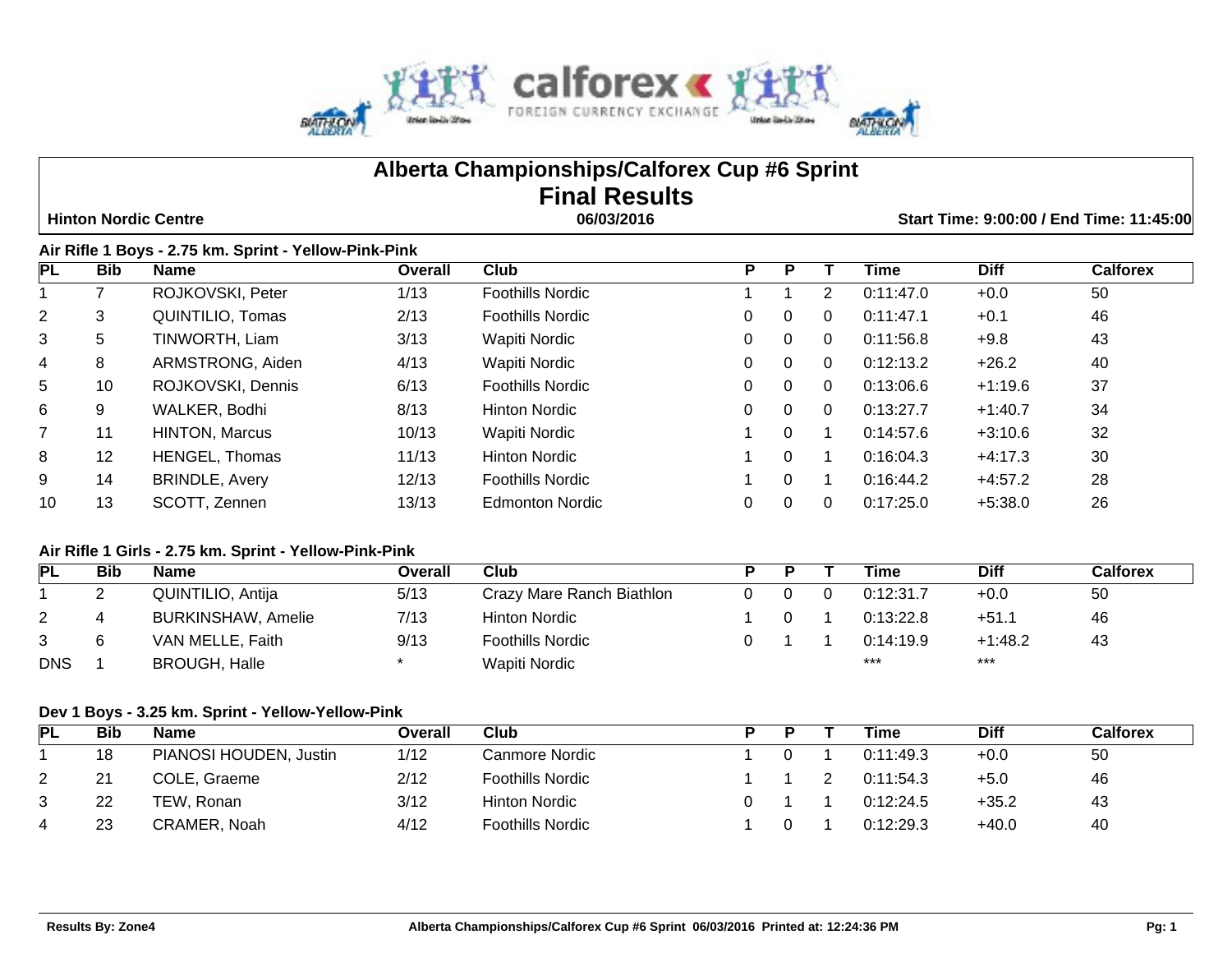#### **Dev 1 Boys Continued ... - 3.25 km. Sprint - Yellow-Yellow-Pink**

| <b>PL</b>  | <b>Bib</b>            | <b>Name</b>            | Overall | Club                    |  |   |   | Time      | <b>Diff</b> | Calforex |
|------------|-----------------------|------------------------|---------|-------------------------|--|---|---|-----------|-------------|----------|
| 5          | 25                    | <b>BRINDLE, Oliver</b> | 5/12    | <b>Foothills Nordic</b> |  |   |   | 0:12:52.7 | $+1:03.4$   | 37       |
| 6          | 24                    | SCALIA, Vaughn         | 6/12    | <b>Edmonton Nordic</b>  |  |   |   | 0:13:01.2 | $+1:11.9$   | 34       |
|            | 28                    | MOSES, Samuel          | 9/12    | <b>Foothills Nordic</b> |  |   | 3 | 0:14:22.4 | $+2:33.1$   | 32       |
| 8          | 26                    | HOLASH, Noah           | 11/12   | <b>Foothills Nordic</b> |  | 4 |   | 0:16:09.8 | $+4:20.5$   | 30       |
| <b>DSQ</b> | 29                    | NIVEN, Avry            |         | Camrose Vikings         |  |   |   | ***       | ***         |          |
| <b>DNS</b> | 16                    | KERTESZ-KNIGHT, Jesse  |         | <b>Hinton Nordic</b>    |  |   |   | $***$     | $***$       |          |
|            | <b>Jury Decisions</b> |                        |         |                         |  |   |   |           |             |          |

**Bib:** 29 **Notes:** Rule 5.6.i Deviating From The Marked Trail

#### **Dev 1 Girls - 3.25 km. Sprint - Yellow-Yellow-Pink**

| PL | <b>Bib</b> | Name              | Overall | Club                           |  | Time      | <b>Diff</b> | Calforex |
|----|------------|-------------------|---------|--------------------------------|--|-----------|-------------|----------|
|    | 19         | GILLILAND, Sage   | 7/12    | <b>Foothills Nordic</b>        |  | 0:13:58.3 | $+0.0$      | 50       |
| 2  | 15         | LINKLATER, Helena | 8/12    | <b>Edmonton Nordic</b>         |  | 0:14:06.7 | $+8.4$      | 46       |
| 3  | 20         | THOROGOOD, Keelyn | 10/12   | <b>Calgary Biathlon Racers</b> |  | 0:15:33.2 | $+1:34.9$   | 43       |
| 4  | 17         | GROENEVELD, Ana   | 12/12   | Calgary Biathlon Racers        |  | 0:16:56.6 | $+2:58.3$   | -40      |

#### **Air Rifle 2 Boys - 3.25 km. Sprint - Yellow-Yellow-Pink**

| PL | Bib | <b>Name</b>              | Overall | Club                      |  | Time      | Diff      | Calforex |
|----|-----|--------------------------|---------|---------------------------|--|-----------|-----------|----------|
|    | 32  | QUINTILIO, Henrik        | 1/9     | Crazy Mare Ranch Biathlon |  | 0:11:45.5 | $+0.0$    | 50       |
| 2  | 33  | <b>BRINDLE, Will</b>     | 2/9     | <b>Foothills Nordic</b>   |  | 0:13:07.6 | $+1:22.1$ | 46       |
| 3  | 35  | SEKORA, Lance            | 4/9     | Devon Nordic Bears        |  | 0:13:44.8 | $+1:59.3$ | 43       |
| 4  | 38  | <b>SKARSGARD, Marcus</b> | 5/9     | <b>Foothills Nordic</b>   |  | 0:14:06.4 | $+2:20.9$ | -40      |
| 5  | 39  | SCOTT, Griffin           | 9/9     | <b>Edmonton Nordic</b>    |  | 0:17:34.6 | $+5:49.1$ | 37       |

#### **Air Rifle 2 Girls - 3.25 km. Sprint - Yellow-Yellow-Pink**

| PL         | <b>Bib</b> | <b>Name</b>              | Overall | Club                   |  | Time      | <b>Diff</b> | Calforex |
|------------|------------|--------------------------|---------|------------------------|--|-----------|-------------|----------|
|            | 31         | <b>BREWSTER, Cassidy</b> | 3/9     | Devon Nordic Bears     |  | 0:13:35.3 | $+0.0$      | 50       |
| 2          | 37         | BREWSTER, Dani           | 6/9     | Devon Nordic Bears     |  | 0:14:25.5 | $+50.2$     | 46       |
| 3          | 34         | LEVASSEUR, Paige         | 7/9     | Devon Nordic Bears     |  | 0:15:13.7 | $+1:38.4$   | 43       |
| 4          | 36         | FULTON, Taylor           | 8/9     | <b>Edmonton Nordic</b> |  | 0:15:54.0 | $+2:18.7$   | 40       |
| <b>DNS</b> | 30         | FORBES, Annika           |         | Wapiti Nordic          |  | $***$     | $***$       |          |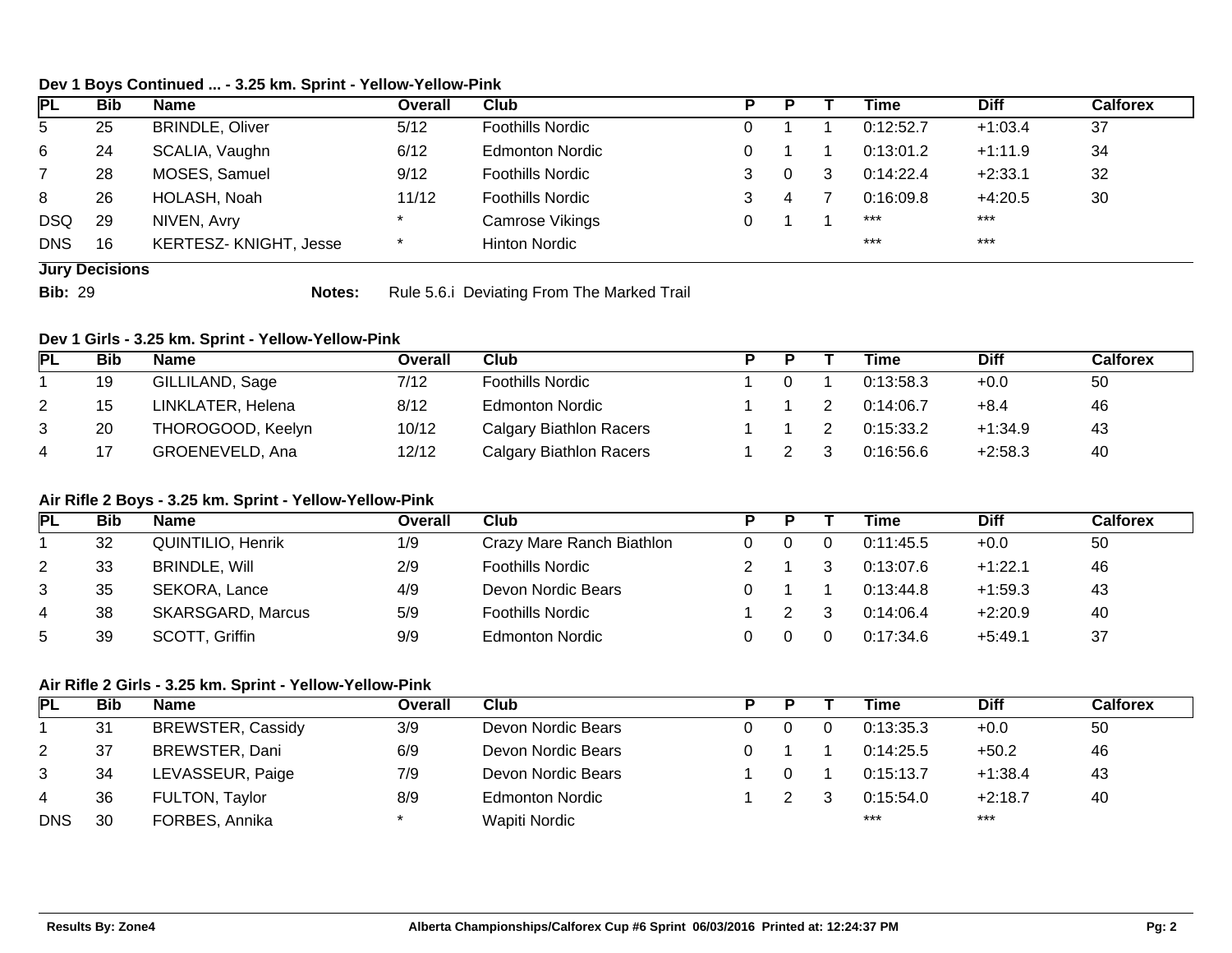# **Dev 2 Boys - 3.75 km. Sprint - Yellow-Yellow-Yellow-**

| <b>PL</b>      | <b>Bib</b> | Name                    | Club                           |  |             | Time      | <b>Diff</b> | <b>Calforex</b> |
|----------------|------------|-------------------------|--------------------------------|--|-------------|-----------|-------------|-----------------|
|                | 45         | EYRE, Gareth            | <b>Foothills Nordic</b>        |  | $\mathbf b$ | 0:13:16.7 | $+0.0$      | 50              |
| $\overline{2}$ | 41         | <b>GROENEVELD, Will</b> | <b>Calgary Biathlon Racers</b> |  |             | 0:13:18.9 | $+2.2$      | 46              |
| 3              | 43         | <b>GILLETT, Matthew</b> | Canmore Nordic                 |  |             | 0:13:43.6 | $+26.9$     | 43              |
| 4              | 42         | LINKLATER, Callum       | <b>Edmonton Nordic</b>         |  | 5           | 0:13:51.4 | $+34.7$     | 40              |
| 5              | 40         | THOROGOOD, Tynan        | <b>Calgary Biathlon Racers</b> |  |             | 0:13:53.6 | $+36.9$     | 37              |
| 6              | 44         | ROMANZIN, Garrett       | <b>Calgary Biathlon Racers</b> |  | 5           | 0:15:26.3 | $+2:09.6$   | 34              |
|                | 27         | FORER, Henry            | <b>Edmonton Nordic</b>         |  | 6           | 0:16:08.9 | $+2:52.2$   | 32              |

# **Dev 2 Girls - 3.75 km. Sprint - Yellow-Yellow-Yellow**

| <b>PL</b>       | <b>Bib</b> | <b>Name</b>        | Club                    | Р |    |   | Time      | <b>Diff</b> | <b>Calforex</b> |
|-----------------|------------|--------------------|-------------------------|---|----|---|-----------|-------------|-----------------|
|                 | 46         | STRUM, Clara Joy   | <b>Canmore Nordic</b>   |   |    |   | 0:14:15.7 | $+0.0$      | 50              |
| 2               | 49         | ALTWASSER, Kaitlyn | <b>Foothills Nordic</b> |   |    |   | 0:14:20.5 | $+4.8$      | 46              |
| $\mathbf{3}$    | 50         | <b>BOBIER, Sol</b> | <b>Edmonton Nordic</b>  |   |    | 2 | 0:14:52.5 | $+36.8$     | 43              |
| 4               | 53         | OSNESS, Emma       | <b>Foothills Nordic</b> |   |    |   | 0:15:12.9 | $+57.2$     | 40              |
| $5\overline{)}$ | 47         | WALCH, Naomi       | <b>Foothills Nordic</b> |   | 3  | 6 | 0:16:02.0 | $+1:46.3$   | 37              |
| 6               | 48         | CHAMBERS, Lexi     | <b>Foothills Nordic</b> |   | -3 | 6 | 0:16:08.5 | $+1:52.8$   | 34              |
| $\overline{7}$  | 52         | LAFLAMME, Sarah    | <b>Foothills Nordic</b> |   |    | 3 | 0:17:42.1 | $+3:26.4$   | 32              |
| 8               | 51         | BROWN, Abigail     | <b>Edmonton Nordic</b>  |   |    | 5 | 0:17:53.7 | $+3:38.0$   | 30              |

#### **Senior Girls - 6 km. Sprint - Red-Red-Red**

| PL             | <b>Bib</b> | <b>Name</b>        | Club                    | P |   |   | Time      | <b>Diff</b> | <b>Calforex</b> |
|----------------|------------|--------------------|-------------------------|---|---|---|-----------|-------------|-----------------|
|                | 57         | PARADIS, Pascale   | <b>Foothills Nordic</b> | 0 |   |   | 0:23:16.9 | $+0.0$      | 50              |
| $\overline{2}$ | 60         | SELLERS, Anna      | Canmore Nordic          |   |   | 2 | 0:24:12.5 | $+55.5$     | 46              |
| 3              | 59         | COYNE, Karly       | Canmore Nordic          | 2 | 2 | 4 | 0:25:04.3 | $+1:47.4$   | 43              |
| 4              | 58         | SHERRINGTON, Jenna | <b>Foothills Nordic</b> | 0 | 3 | 3 | 0:25:05.6 | $+1:48.7$   | 40              |
| 5              | 55         | HOILETT, Claire    | Canmore Nordic          |   | 0 |   | 0:25:26.8 | $+2:09.9$   | 37              |
| 6              | 67         | MIREJOVSKY, Anne   | Camrose Vikings         | 0 | 2 | 2 | 0:25:36.4 | $+2:19.5$   | 34              |
|                | 65         | KLOTZ, Annika      | <b>Foothills Nordic</b> |   | 2 | 3 | 0:25:36.9 | $+2:20.0$   | 32              |
| 8              | 62         | TILLEY, Tatiana    | <b>Foothills Nordic</b> | 2 |   | 3 | 0:27:21.0 | $+4:04.1$   | 30              |
| 9              | 68         | LINKLATER, Fiona   | <b>Edmonton Nordic</b>  |   |   |   | 0:27:22.9 | $+4:06.0$   | 28              |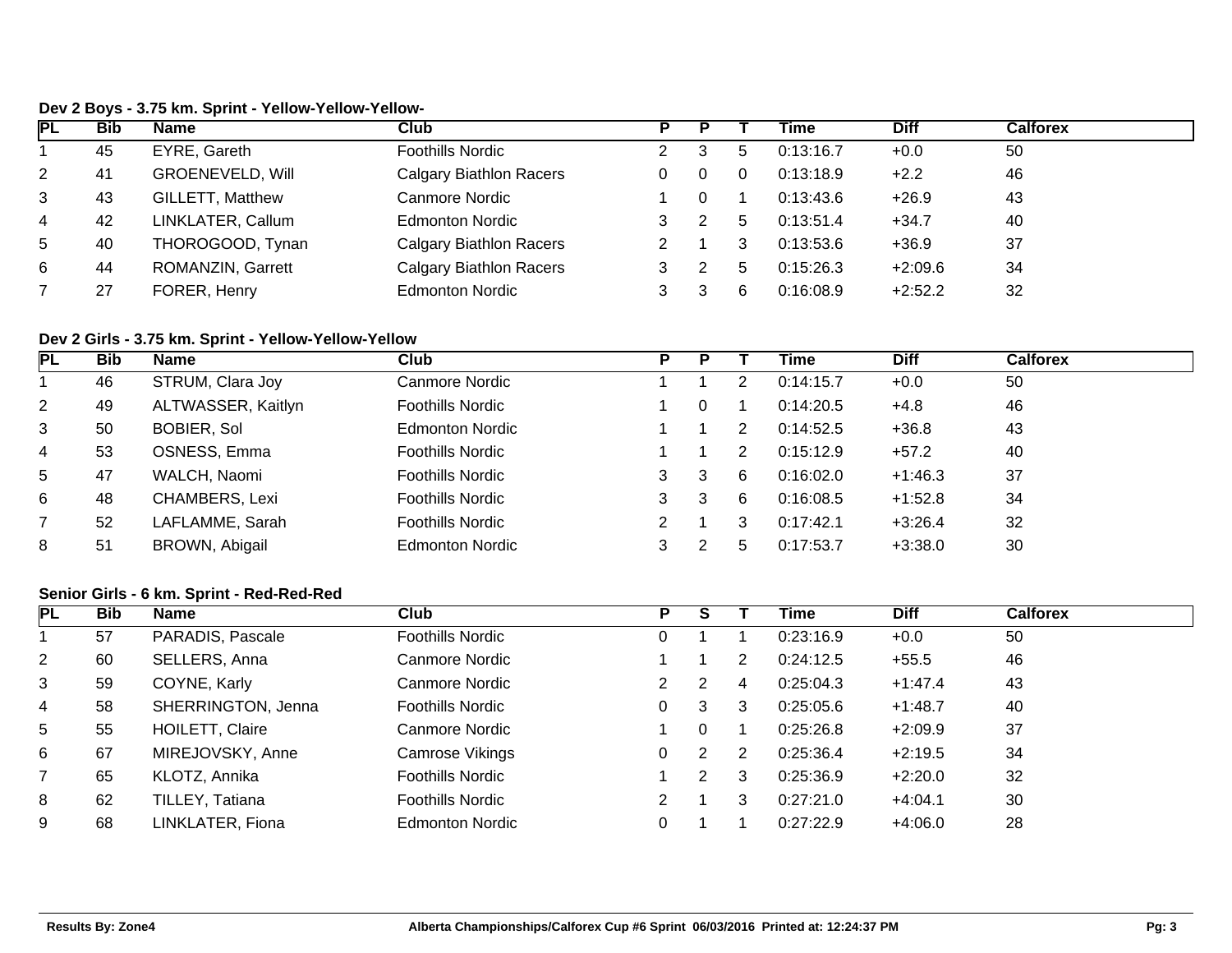# **Senior Girls Continued ... - 6 km. Sprint - Red-Red-Red**

| <b>PL</b>  | <b>Bib</b> | <b>Name</b>          | Club                    | Р |   |   | Time      | <b>Diff</b> | <b>Calforex</b> |
|------------|------------|----------------------|-------------------------|---|---|---|-----------|-------------|-----------------|
| 10         | 64         | DEUCHAR, Ashley      | Foothills Nordic        |   | ົ |   | 0:27:23.5 | $+4:06.6$   | 26              |
| 11         | 61         | <b>BENNETT, Erin</b> | <b>Edmonton Nordic</b>  |   | 4 | 6 | 0:27:53.6 | $+4:36.7$   | 24              |
| 12         | 66         | DITTRICH, Katya      | <b>Foothills Nordic</b> |   | 2 | 4 | 0:28:08.6 | $+4:51.7$   | 22              |
| 13         | 63         | SAUVÉ, Élise         | <b>Foothills Nordic</b> | 2 | 5 |   | 0:28:09.3 | $+4.52.4$   | 20              |
| 14         | 56         | ORVIG, Megan         | Canmore Nordic          | 3 | 4 |   | 0:29:28.1 | $+6:11.2$   | 18              |
| 15         | 69         | TROUILLOT, Oranne    | Canmore Nordic          | 4 | 4 | 8 | 0:30:09.1 | $+6:52.2$   | 16              |
| 16         | 70         | BAUER, Odessa        | <b>Edmonton Nordic</b>  |   |   | າ | 0:36:43.9 | $+13:27.0$  | 15              |
| <b>DNS</b> | 54         | MINARIK, Anna        | <b>Edmonton Nordic</b>  |   |   |   | $***$     | $***$       |                 |

# **Master Men - 6 km. Sprint - Red-Red-Red**

| <b>PL</b>      | <b>Bib</b> | <b>Name</b>           | Club                           | P                    |                      |   | Time      | <b>Diff</b> | <b>Calforex</b> |
|----------------|------------|-----------------------|--------------------------------|----------------------|----------------------|---|-----------|-------------|-----------------|
|                | 71         | PROUDFOOT, James      | Wapiti Nordic                  |                      | 3                    | 4 | 0:25:48.2 | $+0.0$      | 50              |
| $\overline{2}$ | 72         | TEW, Ryan             | <b>Hinton Nordic</b>           | $\mathbf{2}^{\circ}$ | 3                    | 5 | 0:26:04.6 | $+16.3$     | 46              |
| 3              | 75         | SINGLETON, Bryan      | <b>Edmonton Nordic</b>         |                      | $\mathbf{2}^{\circ}$ | 3 | 0:26:06.5 | $+18.3$     | 43              |
| 4              | 74         | PETROV, Andrei        | <b>Edmonton Nordic</b>         | $\mathbf{2}^{\circ}$ | 3                    | 5 | 0:26:34.3 | $+46.0$     | 40              |
| 5              | 76         | POIRIER, Greg         | Wapiti Nordic                  |                      | 5                    |   | 0:27:14.9 | $+1:26.7$   | 37              |
| 6              | 77         | <b>BORGLUM, Brian</b> | <b>Foothills Nordic</b>        | $\mathbf{2}^{\circ}$ | 3                    | 5 | 0:27:41.0 | $+1:52.8$   | 34              |
| $\overline{7}$ | 78         | SKARSGARD, Andrew     | <b>Foothills Nordic</b>        | $\mathbf{2}^{\circ}$ | 2                    | 4 | 0:29:23.5 | $+3:35.3$   | 32              |
| 8              | 79         | FORER, Douglas        | <b>Edmonton Nordic</b>         | 3                    | 5                    | 8 | 0:33:55.8 | $+8:07.6$   | 30              |
| 9              | 80         | RUNNALLS, Todd        | <b>Calgary Biathlon Racers</b> | 3                    | 5                    | 8 | 0:39:06.2 | $+13:17.0$  | 28              |
| <b>DNS</b>     | 73         | KLOTZ, Farley         | <b>Foothills Nordic</b>        |                      |                      |   | $***$     | $***$       |                 |

# **Sport Men - 6 km. Sprint - Red-Red-Red**

| PL | --<br>Bit | <b>Name</b> | Club                                   |  | ⊺ıme                   | <b>Diff</b> | Calforex |
|----|-----------|-------------|----------------------------------------|--|------------------------|-------------|----------|
|    | ັ         | oshua       | Nordic<br>onton.<br>_amor <sup>.</sup> |  | $\sim$<br>0. UU.U I .U | ע.ט−        | -<br>ື   |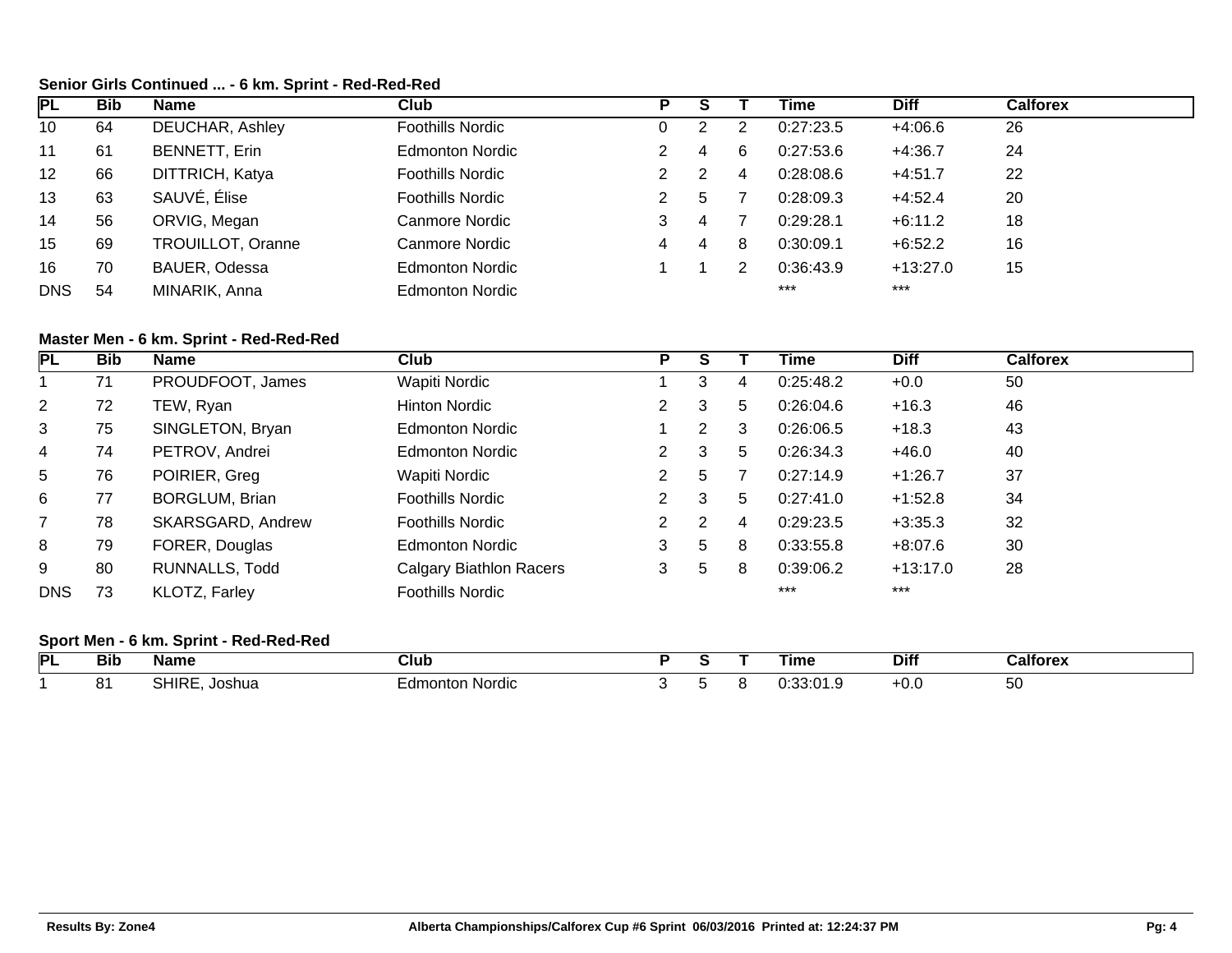# **Master Women - 6 km. Sprint - Red-Red-Red**

| PL                                    | <b>Bib</b>                                        | <b>Name</b>                                  | <b>Club</b>                     | P              | S              |                | <b>Time</b> | <b>Diff</b> | <b>Calforex</b> |  |
|---------------------------------------|---------------------------------------------------|----------------------------------------------|---------------------------------|----------------|----------------|----------------|-------------|-------------|-----------------|--|
| 1                                     | 84                                                | HALL, Deborah                                | <b>Foothills Nordic</b>         | $\overline{2}$ | 3              | 5              | 0:29:28.7   | $+0.0$      | 50              |  |
| $\overline{2}$                        | 83                                                | LANCASTER, Callie                            | <b>Bulkley Valley X-Country</b> | 3              | 4              |                | 0:29:53.5   | $+24.8$     | 46              |  |
| 3                                     | 85                                                | MACCULLOCH, Lynette                          | <b>Foothills Nordic</b>         | 1              | 5              | 6              | 0:34:30.4   | $+5:01.7$   | 43              |  |
| <b>DNS</b>                            | 82                                                | <b>BROUGH, Lori</b>                          | Wapiti Nordic                   |                |                |                | ***         | $***$       |                 |  |
|                                       |                                                   | Sport Women - 6 km. Sprint - Red-Red-Red     |                                 |                |                |                |             |             |                 |  |
| <b>PL</b>                             | <b>Bib</b>                                        | <b>Name</b>                                  | <b>Club</b>                     | P.             | $\overline{s}$ | Τ              | <b>Time</b> | <b>Diff</b> | <b>Calforex</b> |  |
|                                       | 87                                                | MOINET, Andrea                               | Camrose Vikings                 | 3              | 1              | 4              | 0:34:33.4   | $+0.0$      | 50              |  |
| 2                                     | 86                                                | WICHERS, Mahala                              | Camrose Vikings                 | 1              | $\overline{2}$ | 3              | 0:43:18.5   | $+8:45.1$   | 46              |  |
| Men - 10 km. Sprint - Blue-Blue-Green |                                                   |                                              |                                 |                |                |                |             |             |                 |  |
| <b>PL</b>                             | <b>Bib</b>                                        | <b>Name</b>                                  | Club                            | $\overline{P}$ | $\overline{s}$ |                | <b>Time</b> | <b>Diff</b> | <b>Calforex</b> |  |
| 1                                     | 89                                                | <b>GERWING, Nate</b>                         | <b>Rocky Mountain Racers</b>    | $\mathbf 0$    | $\overline{2}$ | $\overline{2}$ | 0:31:35.5   | $+0.0$      | 50              |  |
| $\overline{2}$                        | 88                                                | ECCLESTON, Sasha                             | <b>Camrose Vikings</b>          | 3              | 3              | 6              | 0:37:07.3   | $+5:31.8$   | 46              |  |
|                                       |                                                   | Junior Men - 10 km. Sprint - Blue-Blue-Green |                                 |                |                |                |             |             |                 |  |
| <b>PL</b>                             | <b>Bib</b>                                        | <b>Name</b>                                  | Club                            | $\overline{P}$ | $\overline{s}$ |                | <b>Time</b> | <b>Diff</b> | <b>Calforex</b> |  |
| $\mathbf{1}$                          | 90                                                | HOLLAND, Brion                               | <b>Calgary Biathlon Racers</b>  | $\overline{2}$ | 3              | 5              | 0:37:50.2   | $+0.0$      | 50              |  |
|                                       |                                                   | Women - 7.5 km. Sprint - Green-Green-Green   |                                 |                |                |                |             |             |                 |  |
| <b>PL</b>                             | <b>Bib</b>                                        | <b>Name</b>                                  | Club                            | $\overline{P}$ | S              |                | <b>Time</b> | <b>Diff</b> | <b>Calforex</b> |  |
|                                       | 92                                                | PATERSON, Jessica                            | <b>Edmonton Nordic</b>          | 1              | 1              | $\overline{2}$ | 0:32:13.8   | $+0.0$      | 50              |  |
| 2                                     | 91                                                | <b>BURKE, Daniella</b>                       | <b>Camrose Vikings</b>          |                | $\overline{2}$ | 3              | 0:40:16.1   | $+8:02.3$   | 46              |  |
|                                       | Junior Women - 7.5 km. Sprint - Green-Green-Green |                                              |                                 |                |                |                |             |             |                 |  |
| PL                                    | <b>Bib</b>                                        | <b>Name</b>                                  | <b>Club</b>                     | P              | S              |                | <b>Time</b> | <b>Diff</b> | <b>Calforex</b> |  |
|                                       | 93                                                | <b>RUNNALLS, Ashley</b>                      | <b>Calgary Biathlon Racers</b>  | 1              | 0              | -1             | 0:32:45.6   | $+0.0$      | 50              |  |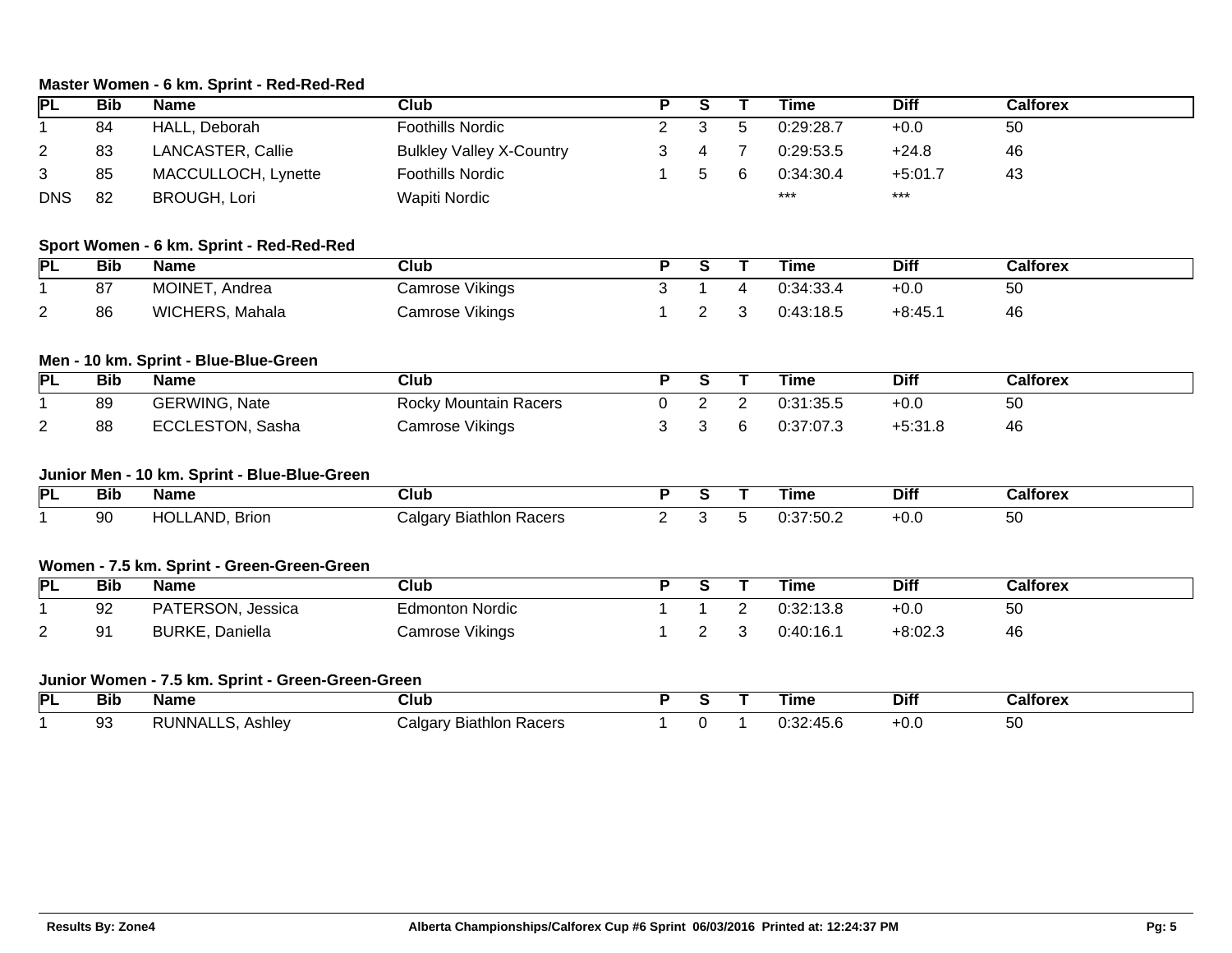# **Youth Women - 6 km. Sprint - Red-Red-Red**

| <b>PL</b> | Bib | <b>Name</b>             | Club                         |  | Time      | <b>Diff</b> | Calforex |
|-----------|-----|-------------------------|------------------------------|--|-----------|-------------|----------|
|           | 96  | GOWLING, Gillian        | <b>Rocky Mountain Racers</b> |  | 0:24:05.0 | $+0.0$      | 50       |
| <u>_</u>  | 94  | <b>GILLETT, Katrine</b> | Canmore Nordic               |  | 0:26:21.5 | $+2:16.5$   | 46       |
| ◠<br>ٮ    | 95  | <b>WICHERS, Kerstin</b> | Camrose Vikings              |  | 0:28:46.6 | $+4:41.6$   | 43       |

### **Youth Men - 7.5 km. Sprint - Green-Green-Green**

| PL              | <b>Bib</b> | Name                        | Club                           | P                     | S              |                | Time      | <b>Diff</b> | <b>Calforex</b> |
|-----------------|------------|-----------------------------|--------------------------------|-----------------------|----------------|----------------|-----------|-------------|-----------------|
|                 | 98         | RUNNALLS, Adam              | <b>Calgary Biathlon Racers</b> | $\mathbf{2}^{\circ}$  | 2              | 4              | 0:24:03.3 | $+0.0$      | 50              |
| $\overline{2}$  | 100        | <b>BOCHKARNIKOV, Sergey</b> | <b>Calgary Biathlon Racers</b> |                       | 1              | $\overline{2}$ | 0:24:27.2 | $+23.9$     | 46              |
| 3               | 101        | HULSMAN, Thomas             | <b>Foothills Nordic</b>        |                       |                | $\overline{2}$ | 0:24:50.2 | $+46.9$     | 43              |
| 4               | 106        | BERLING, Chad               | <b>Calgary Biathlon Racers</b> | 0                     | $\overline{2}$ | 2              | 0:24:54.9 | $+51.6$     | 40              |
| $5\overline{)}$ | 104        | GILLILAND, Rory             | <b>Foothills Nordic</b>        | 0                     |                |                | 0:25:27.3 | $+1:24.0$   | 37              |
| 6               | 103        | STUSHNOFF, Thomas           | <b>Rocky Mountain Racers</b>   | 0                     | 2              | 2              | 0:25:54.3 | $+1:51.0$   | 34              |
| $\overline{7}$  | 107        | GOBEIL, Jerome              | <b>Calgary Biathlon Racers</b> | $\overline{2}$        | 1              | 3              | 0:27:50.2 | $+3:46.9$   | 32              |
| 8               | 105        | SINGLETON, Mark             | <b>Edmonton Nordic</b>         | 4                     | 3              |                | 0:28:15.6 | $+4:12.3$   | 30              |
| 9               | 102        | MANN, Taij                  | <b>Edmonton Nordic</b>         |                       | 3              | 4              | 0:28:32.8 | $+4:29.5$   | 28              |
| 10              | 108        | LINKLATER, Wynn             | <b>Edmonton Nordic</b>         |                       | 3              | 4              | 0:29:32.6 | $+5:29.3$   | 26              |
| 11              | 109        | LUCKERT, Travis             | <b>Edmonton Nordic</b>         | $\mathbf{2}^{\prime}$ | 3              | 5              | 0:29:39.7 | $+5:36.4$   | 24              |
| <b>DNS</b>      | 97         | ALTWASSER, Nicholas         | <b>Foothills Nordic</b>        |                       |                |                | $***$     | $***$       |                 |
| <b>DNS</b>      | 99         | PADGHAM, Eric               | <b>Foothills Nordic</b>        |                       |                |                | $***$     | $***$       |                 |

# **Senior Boys - 6 km. Sprint - Red-Red-Red**

| <b>PL</b>      | <b>Bib</b> | <b>Name</b>       | Club                           | P | S |   | Time      | <b>Diff</b> | <b>Calforex</b> |
|----------------|------------|-------------------|--------------------------------|---|---|---|-----------|-------------|-----------------|
|                | 115        | BORGLUM, Haldan   | <b>Foothills Nordic</b>        |   | 2 | 3 | 0:21:53.8 | $+0.0$      | 50              |
| $\overline{2}$ | 110        | PAZDAN, Christian | <b>Foothills Nordic</b>        | 3 |   | 4 | 0:22:45.1 | $+51.3$     | 46              |
| 3              | 112        | DRAPER, Jake      | <b>Biathlon Yukon</b>          |   |   | 2 | 0:23:14.4 | $+1:20.6$   | 43              |
| 4              | 111        | PULLISHY, Michael | <b>Foothills Nordic</b>        |   | 4 | 4 | 0:23:25.8 | $+1:32.0$   | 40              |
| 5              | 123        | BERG, Finn        | <b>Calgary Biathlon Racers</b> |   | 2 | 3 | 0:23:40.4 | $+1.46.6$   | 37              |
| 6              | 121        | SAUNDERS, Devin   | <b>Foothills Nordic</b>        |   | 2 | 3 | 0:23:50.1 | $+1:56.3$   | 34              |
|                | 116        | SMITH, Quinlan    | Calgary Biathlon Racers        | 2 | 2 | 4 | 0:23:56.3 | $+2:02.5$   | 32              |
| 8              | 114        | HARROP, Sean      | Calgary Biathlon Racers        | 3 |   | 4 | 0:24:03.0 | $+2:09.2$   | 30              |
| 9              | 117        | MCLEAN, Sean      | <b>Foothills Nordic</b>        |   | 3 | 3 | 0:24:13.0 | $+2:19.2$   | 28              |